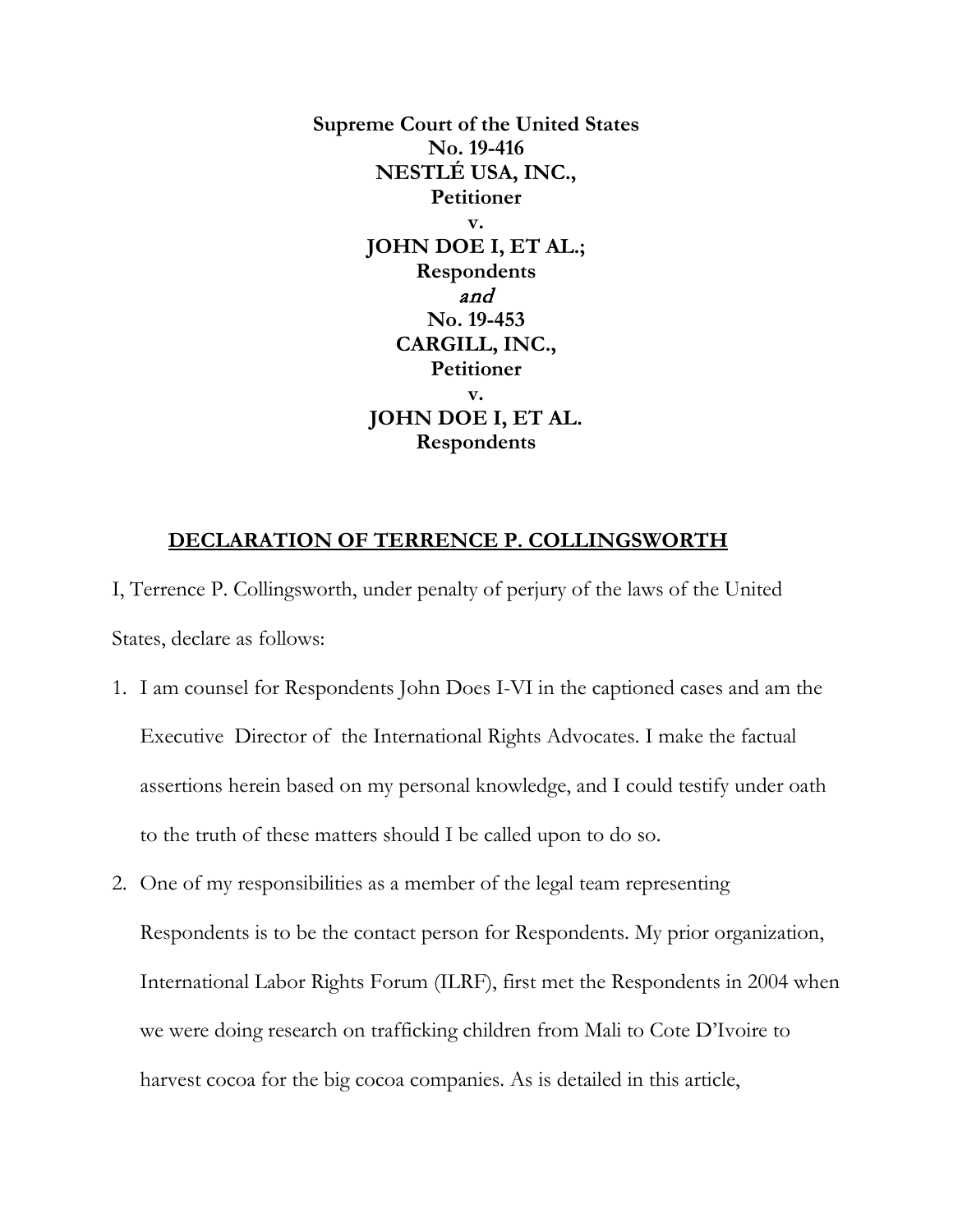[https://www.justsecurity.org/73959/nestle-cargill-v-doe-series-meet-the-john](https://www.justsecurity.org/73959/nestle-cargill-v-doe-series-meet-the-john-does-the-children-enslaved-in-nestle-cargills-supply-chain/)[does-the-children-enslaved-in-nestle-cargills-supply-chain/](https://www.justsecurity.org/73959/nestle-cargill-v-doe-series-meet-the-john-does-the-children-enslaved-in-nestle-cargills-supply-chain/), based on multiple, lengthy interviews with them that I personally conducted, the John Does were all abducted between 1996 and 1998 in Mali by traffickers, called in Mali "*locateurs*," who operate in places where boys are gathered looking for odd jobs, usually at a bus station. The John Does were between the ages of 10-14 when they were abducted. They were abducted when a *locateur* approached them and offered a good paying job harvesting cocoa in Côte D'Ivoire. They were told they had to get into a minibus the *locateur* was driving and leave immediately if they wanted the job. Desperate for any work, they each complied.

- 3. Once they reached Côte D'Ivoire, the John Does were taken to remote cocoa plantations where they were delivered to the farmers who essentially owned them for the next few years. John Doe VI actually witnessed the farmer who "purchased" him pay 20,000 CFA (approximately \$40) to the *locateur*. John Doe VI then worked without pay until he managed to escape three and a half years later. None of the six John Does who are Respondents in this case received any pay whatsoever in the years during which they labored on the cocoa plantations; like most slaves they merely worked for (barely) enough food to keep them alive to continue working.
- 4. The six John Does worked for two to four years on the plantations where they were enslaved. They were constantly guarded and were punished if they tried to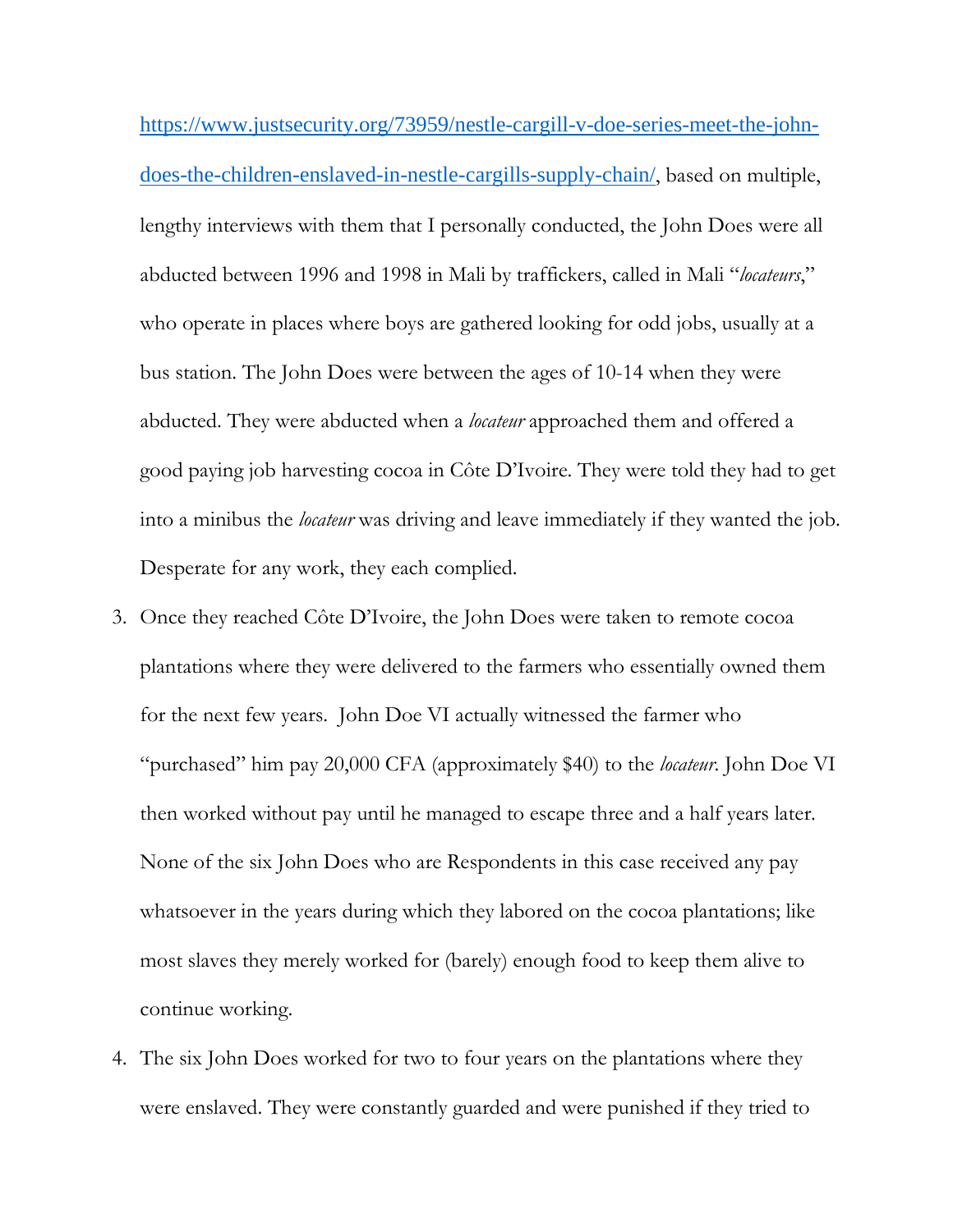escape. John Doe IV had the bottoms of his feet cut with a machete and the wounds rubbed with pepper when he tried to escape. The others witnessed such punishments being inflicted on other children. John Doe III witnessed another child being forced to drink urine as a punishment for trying to escape. All of the John Does were beaten with whips or branches by their overseers for failing to work fast enough, and several sustained permanent injuries or scars from these beatings.

- 5. Against all odds, with no money and no knowledge of where they were in relation to Mali, each John Doe managed to escape and return to Mali, where ILRF and then IRAdvocates met and interviewed them through the help of Abdoulaye Macko, the former Counsel General of the Malian Embassy in Côte D'Ivoire. Macko began pressuring his own government to do more about child trafficking and started personally rescuing child slaves, including John Does IV and V. Warned to stop creating diplomatic tensions with Côte D'Ivoire, Macko was fired from his position and has been working as an advocate against trafficking and slavery ever since.
- 6. Petitioners Nestle USA and Cargill have never disputed the facts regarding the trafficking and enslavement of John Does I-VI; the companies merely dispute whether they are legally responsible for what happened to them.
- 7. After our legal team filed the complaint in this case in 2005, I have personally visited John Does I-VI on three occasions in Mali, and I frequently communicate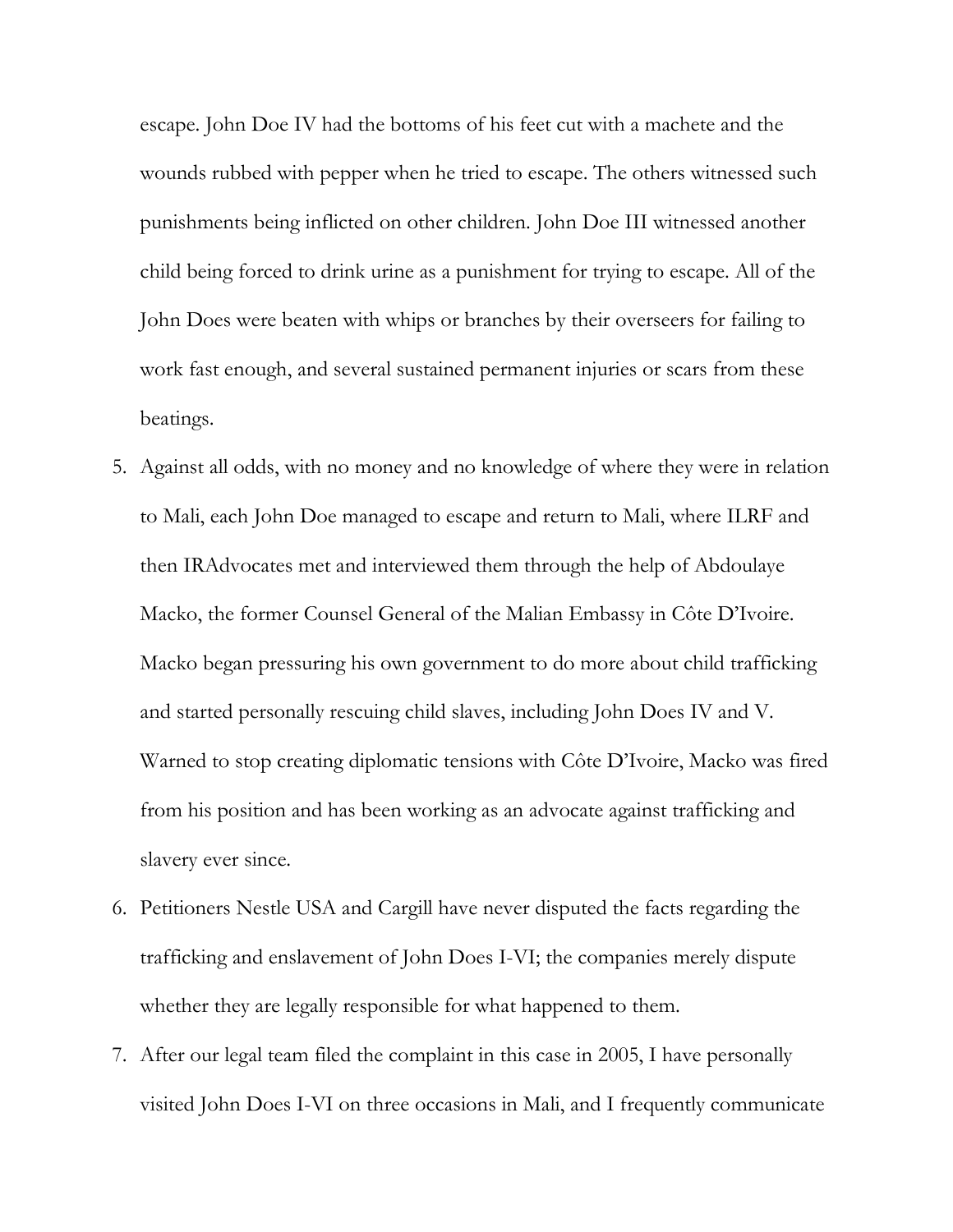with them by phone through Abdoulaye Macko as none of them have phones. I most recently communicated with them regarding the Supreme Court's June 16, 2021 decision in their case.

- 8. Based on my contacts with John Does I-VI I do not believe that they have the capacity, individually or collectively, to pay the costs requested by the Defendants.. When they escaped their enslavement and returned to Mali, they were penniless and their situation, though improved, would not enable them to pay the costs the Defendants seek.
- 9. I last personally visited the John Does in Mali in November 2019. I met them together in Sikasso, a Malian town near the border of Cote D'Ivoire. Each of them told me of the current conditions at that time. All of them are engaged in subsistence farming and occasionally do odd jobs to earn money to buy staples for their families. None of them currently earns more than \$1,000 (U.S.) per year, and most earn significantly less than that. This is normal in Mali where, according to the World Bank, the annual per capita income is \$859 (U.S.) per year:

<https://data.worldbank.org/indicator/NY.GDP.PCAP.CD?locations=ML>

10. The six John Doe Respondents are by any reasonable measure legally indigent. The bill of costs awarded against them of \$8,964.14 is an unimaginable sum to the six former enslaved children who are now back in Mali merely trying to avoid